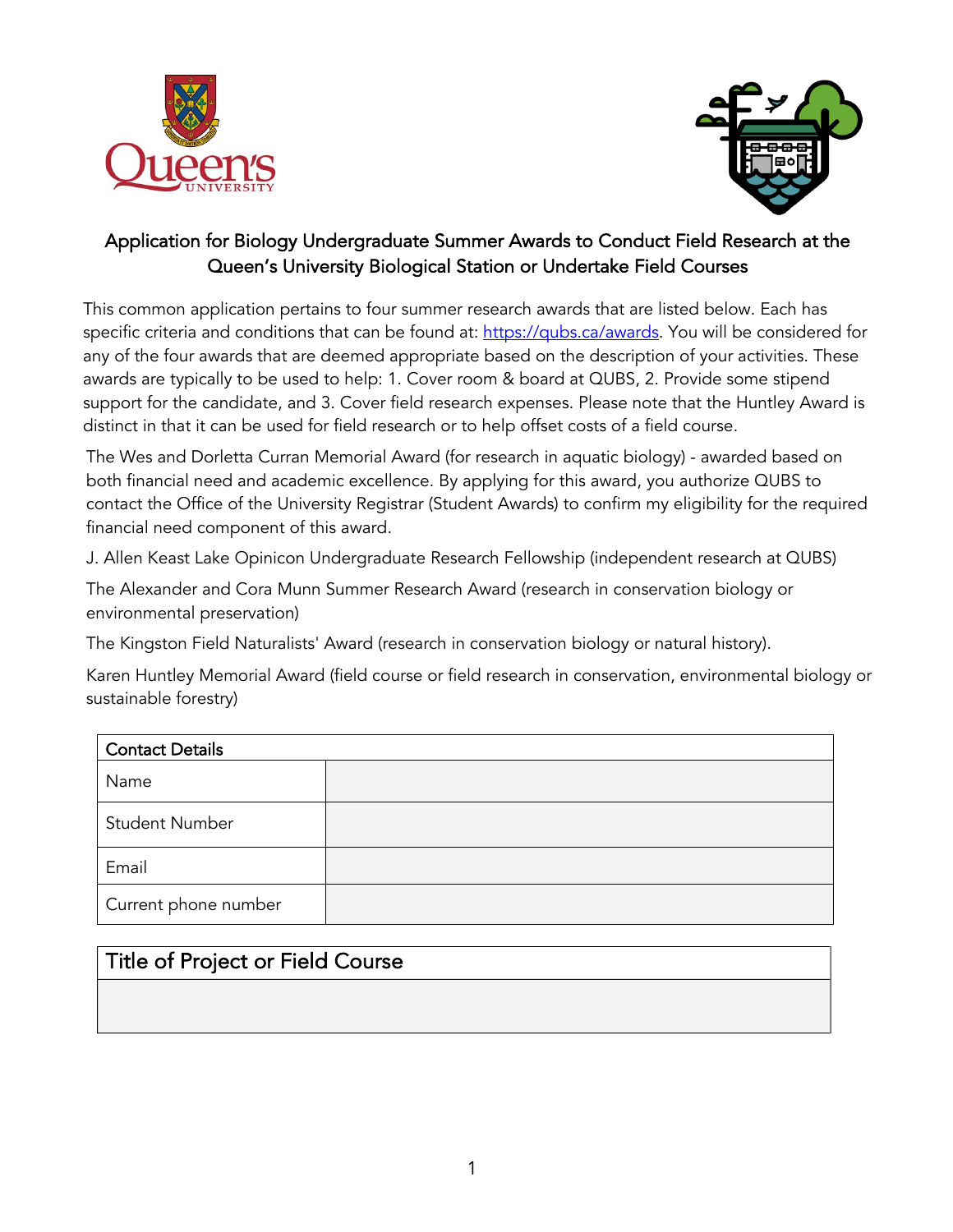| Other Information                                                                       | Please Indicate            |  |
|-----------------------------------------------------------------------------------------|----------------------------|--|
| Have you received support from an NSERC<br>Undergraduate Student Research Award (USRA)? | $\n  YES\n  ONO\n$         |  |
| Have you received support from a Summer<br>Work Experience Program (SWEP) internship?   | $OYES$ $ONO$               |  |
| Will you have stipend support from another<br>source (e.g. neither SWEP nor NSERC)?     | $OYES$ $ONO$               |  |
| Are you doing an independent project or research<br>for your undergraduate thesis?      | $\bigcap$ YES $\bigcap$ NO |  |
| Will you be working as an assistant to a<br>graduate student researcher?                | N∪≬<br>YES (               |  |

Name of proposed supervisor(s) if applicable. By providing their names, you confirm that you have spoken to each person listed and they have agreed to be your supervisor for the duration of the award

| -1<br>. . | Name  |      |  |
|-----------|-------|------|--|
|           | Email | Date |  |
| 2.        | Name  |      |  |
|           | Email | Date |  |

Please submit your 4-page application to our undergraduate admin assistant: Email: ug.biology@queensu.ca

> Applications close March 31<sup>st</sup> 2022 Results will be announced April

Enquiries: Dr. Stephen C. Lougheed, Director, Queen's University Biological Station Email: steve.lougheed@queensu.ca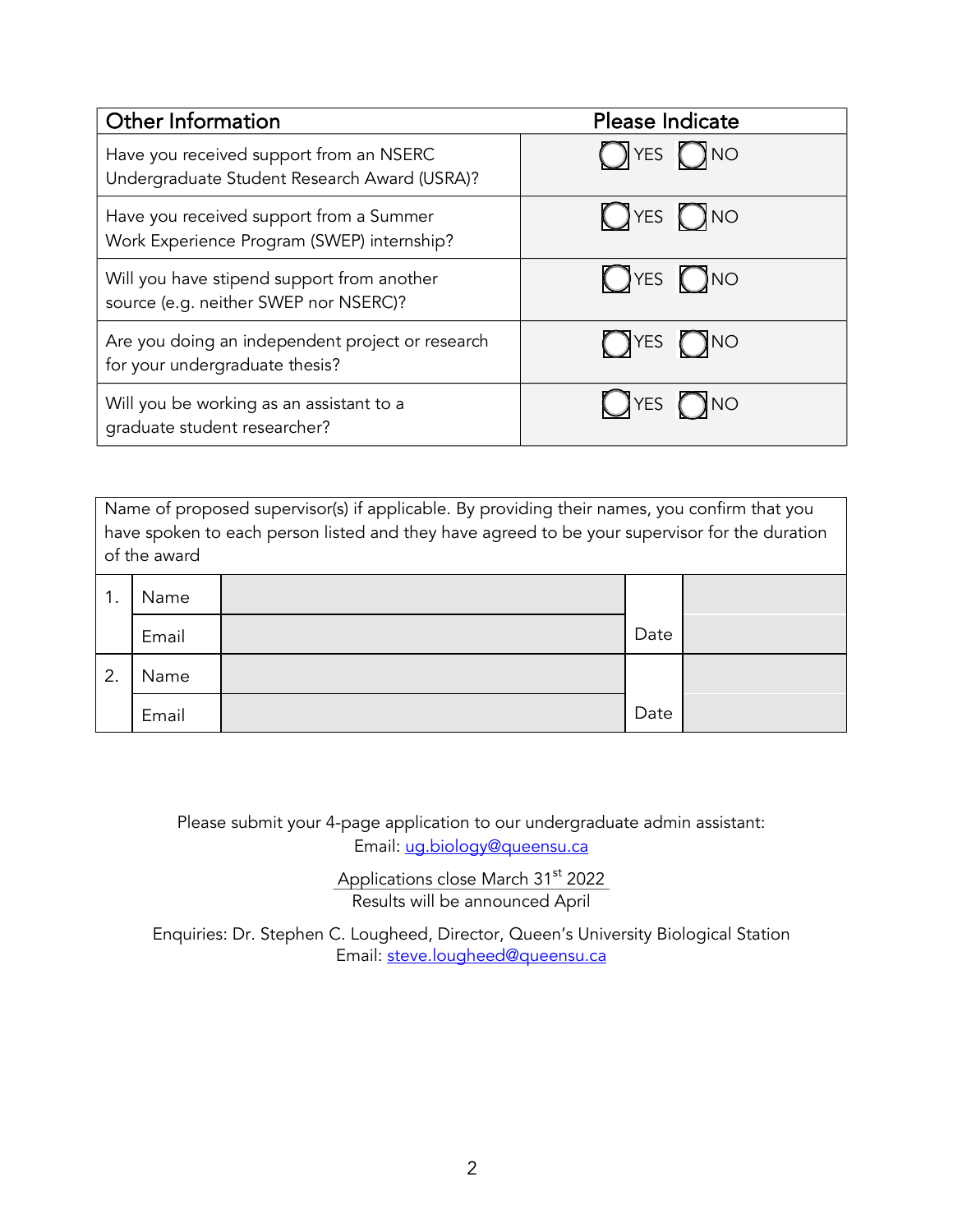Briefly describe your career goals & why you would like an opportunity to conduct field research at QUBS (for the Huntley, how a field course will help you realize your goals).

Describe the leadership qualities that you possess and achievements that showcase them. In particular discuss those relevant to conservation, ecology, environmental science, field research, or science outreach.